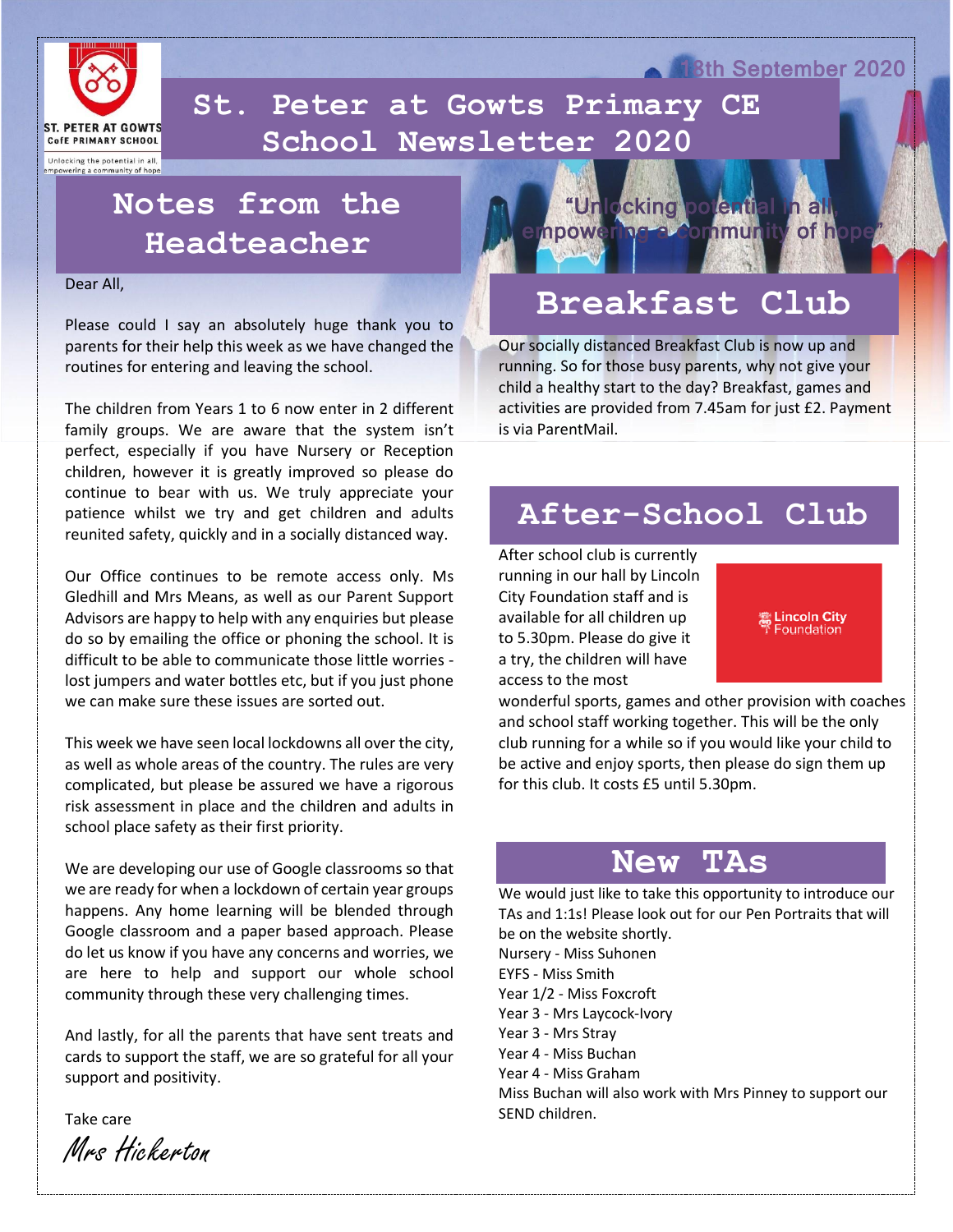## **Reading Diaries**

We are so pleased to see that so many children have been reading at home! Please make sure that you are recording any reading in children's reading diaries, including what they are doing well or finding tricky, as this helps us to ensure they are getting the books that are right for them.

Reading diaries are being used differently in school this year with the ongoing situation regarding Covid 19. School staff will be minimising contact with diaries and other things sent home (including homework books). Where possible, children will be encouraged to write in their diaries when they have read with an adult in school. This will be very different depending on the age of the children. Staff will continue to keep a detailed log of children's reading on our in school trackers. We will be using stamps to let you know when books have been changed and reading diaries checked.



#### **Diary Dates**

**Term 1 - 3 rd September 2020 - 22nd October Term 2 - 2 nd November - 17th December Term 3 - 4 th January 2021 - 12th February Term 4 - 22nd February - 31st March Term 5 - 19th April - 28th May Term 6 - 7 th June - 21st July**

#### **Uniform Plea**

If you have any spare uniform that your child has grown out of, please do donate it so we can use it, especially in Nursery when young children have lots of accidents! We would also like any spare 3-6 year old non-uniform trousers or tops for Nursery.

#### **Mask Usage**

We would like to remind all parents that the use of masks is encouraged on our site. This is for the safety of all. We hope to avoid lockdowns and feel that mask use may help keep everyone safe and well. This is a request and will not be enforced at this time.



#### **Google Classroom**

At St Peter at Gowts CE Primary School, we are beginning to use Google Classroom as an online learning platform that will be able to be accessed in school and at home.

The Google Classroom app can be downloaded onto most devices and phones and also accessed via browsers on computers and laptops.

We will be sharing more information with you in the next few weeks and children will very soon be provided with their login details. There will be a special 'Google Classroom' section of the school website going live as login details are released to support using this platform at home. All children will also be using it in class.